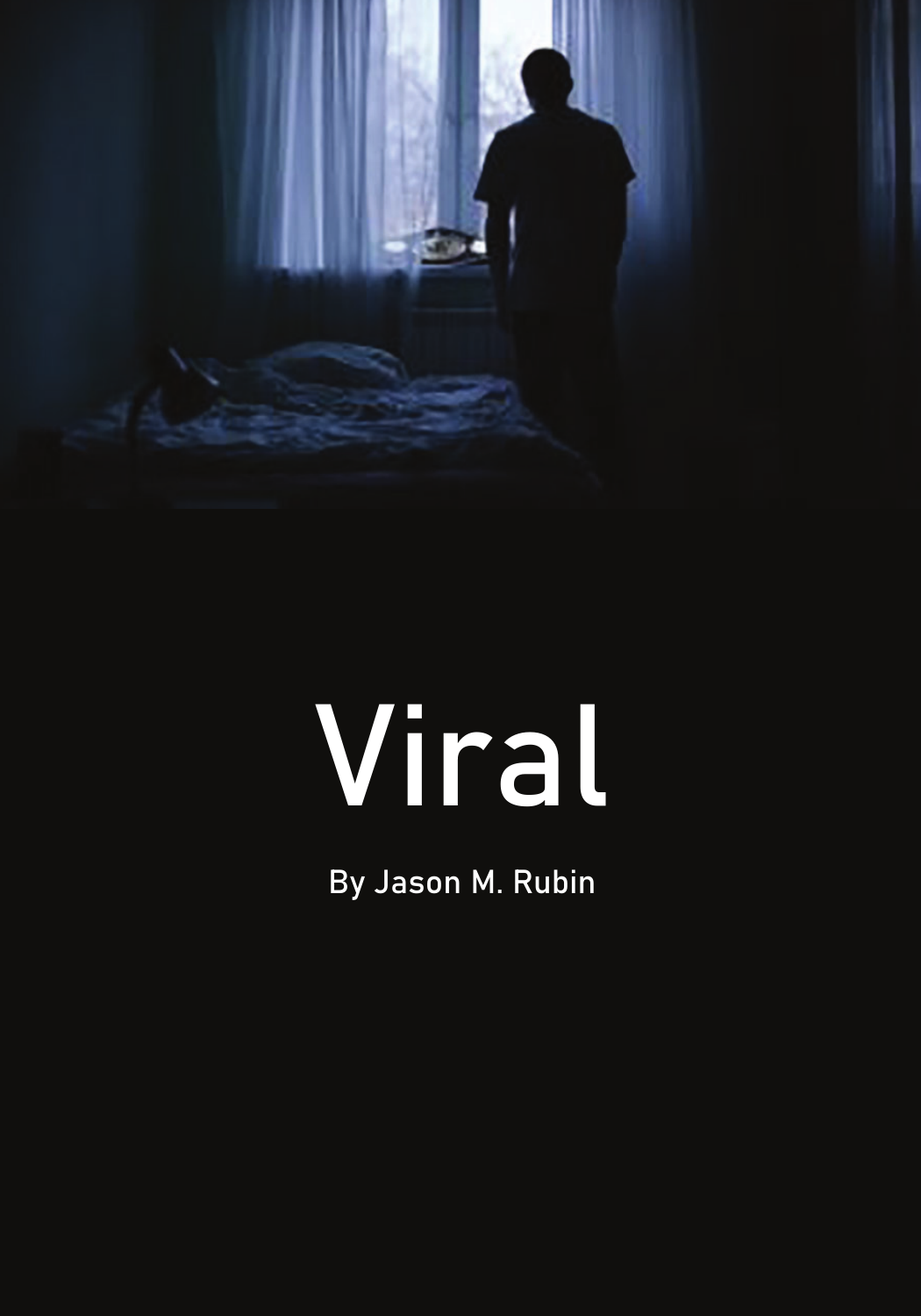

Copyright © 2020 by Jason M. Rubin Cover design and layout by Naomi A. Kahn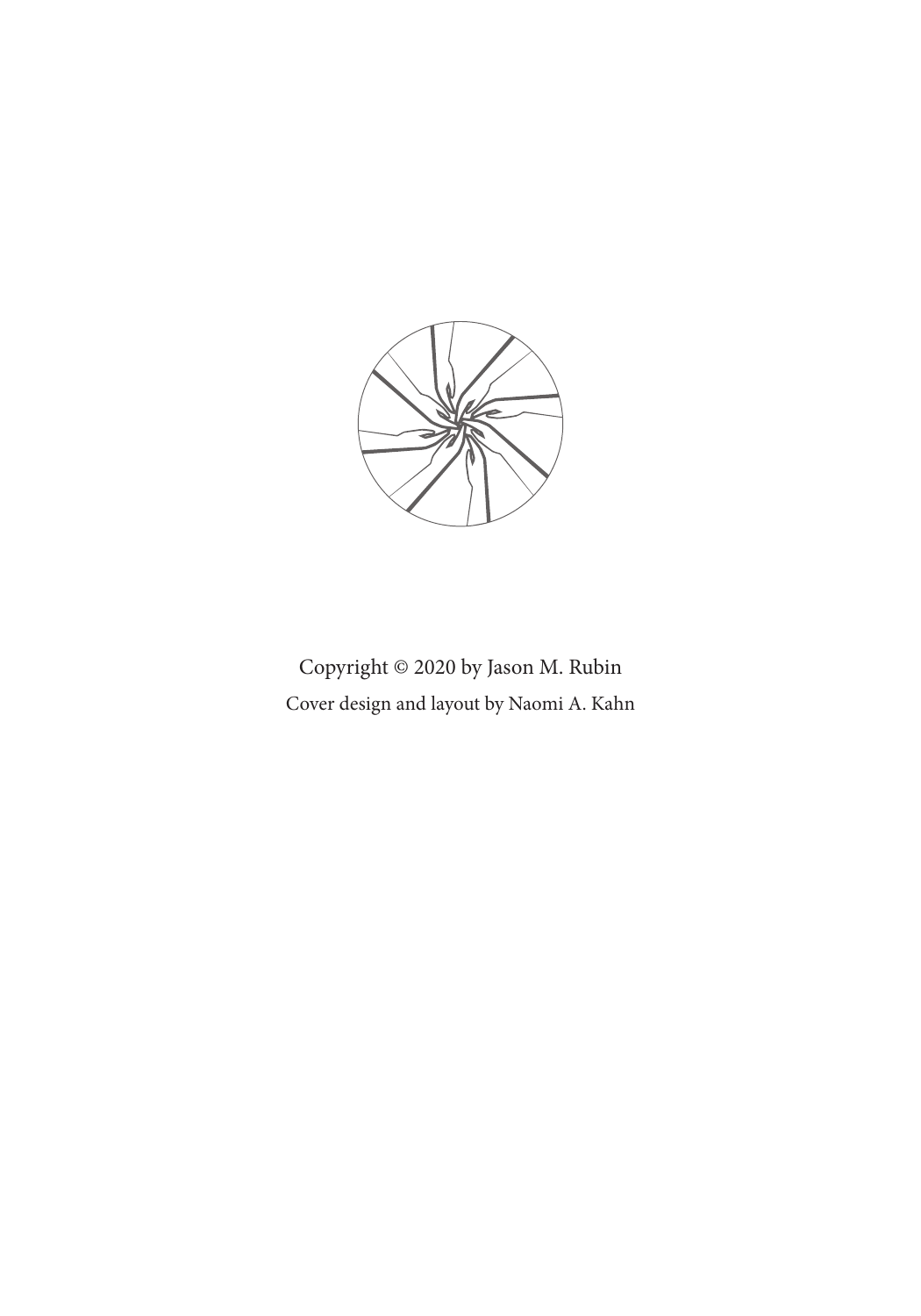## INTRODUCTION: COVID-19, CATCH-22

Forgive me for writing this introduction on April 1, as no one right now feels like joking. This is a time of suffering. One can't even say that the toll of this coronavirus pandemic is being measured on daily basis. Every hour, it seems, there are new tallies, new press conferences, new reports of rising cases and dwindling supplies, of a health system overwhelmed, of a world overmatched by a highly contagious bug.

It wasn't supposed to be this way. It was supposed to be a nuclear bomb, or an asteroid, or the poisoning of our water supply. In a world that had seen the eradication of a host of once-deadly diseases, we are being felled by a relative of the common cold.

Like so many others, I have been in self-quarantine for weeks now, working from home, venturing out only for essential supplies and fresh air. As of this writing, I am perfectly healthy, so far as I know. Yet I am keenly aware of what I have lost. As a divorced dad whose daughters live with their mother, I have very restricted access to them. I worry that the paychecks will not continue. My band can't get together to jam. The only person outside my apartment I remain physically close to on a regular basis is my significant other. Self-sacrifice goes only so far.

I began to think of how this virus has radically changed the lives of people who do not actually have it. One expects direct victims and their loved ones to absorb the lion's share of the impact of a deadly event. But this pandemic has had far-reaching consequences for the sick and the healthy alike. Without trying to minimize the suffering of those who have died and the families and friends who mourn them, or to equate death and mere inconvenience, I started to write a couple of short vignettes about people affected by the current social lockdown in ways other than their clinical status.

As I wrote, this idea morphed into five interlocking scenes of flash fiction that together comprise a short story of how a few families have endured this insistently ill-fitting "new normal." I offer it to readers as a palate cleanser to consume between the more substantial books so many are now finding the time to read these days, with the hope that it leaves them with, well, hope for the future.

*JMR April 1, 2020 Malden, Massachusetts*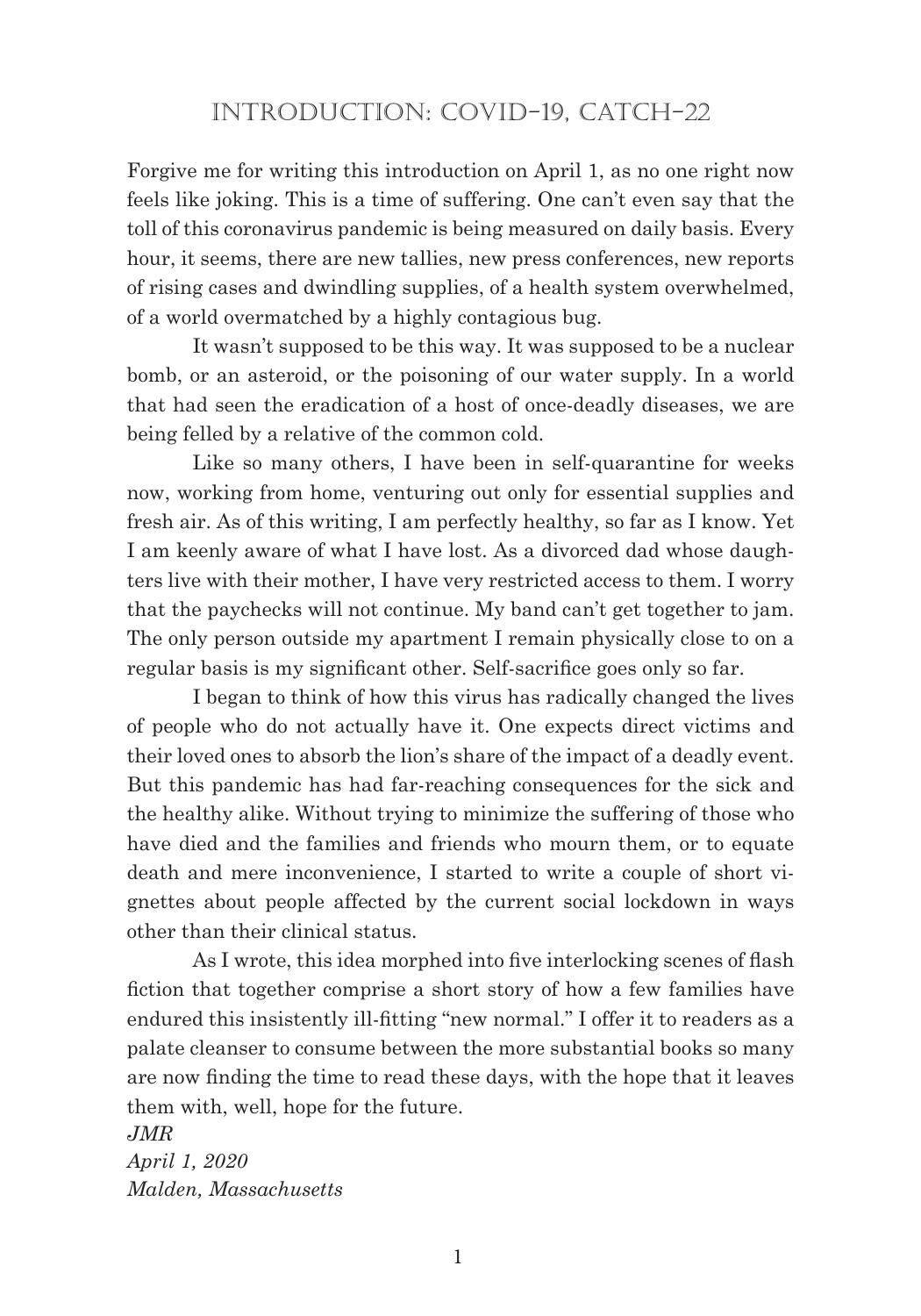## DNF

He couldn't remember when his drinking became a problem, only when it became a thing. His thing. He never intended to become an alcoholic. (No one does, he supposed.) Though a bit of a troublemaker in high school, he liked to think of himself as a happy-go-lucky, good-times kind of person. Dan the Man. His only real vice was gambling but no one thought of it as rising to the level of an addiction. He'd smoked pot in college, of course, and occasionally after that, but he'd never even been a tobacco user. Becoming addicted to anything was the last thing he'd thought possible for himself.

And yet it happened. It was innocent enough at first. He and his roommate Jake were planning their second annual St. Patrick's Day blowout. They were expecting between thirty and fifty people and because Dan worked in a restaurant he knew who to call to get food and booze at a discount. So they stocked up. Cases of beer, liters upon liters of Jameson, gin, vodka, vermouth, and bourbon. It was going to be some party.

But then the virus came to America and, slowly but surely, things started to shut down. First the party was canceled: even before gatherings were limited to ten people, invitees had bought into the social distancing idea and backed out. Jake and Dan had no option but to cancel it outright. Look at the bright side, they told each other, we're stocked for months.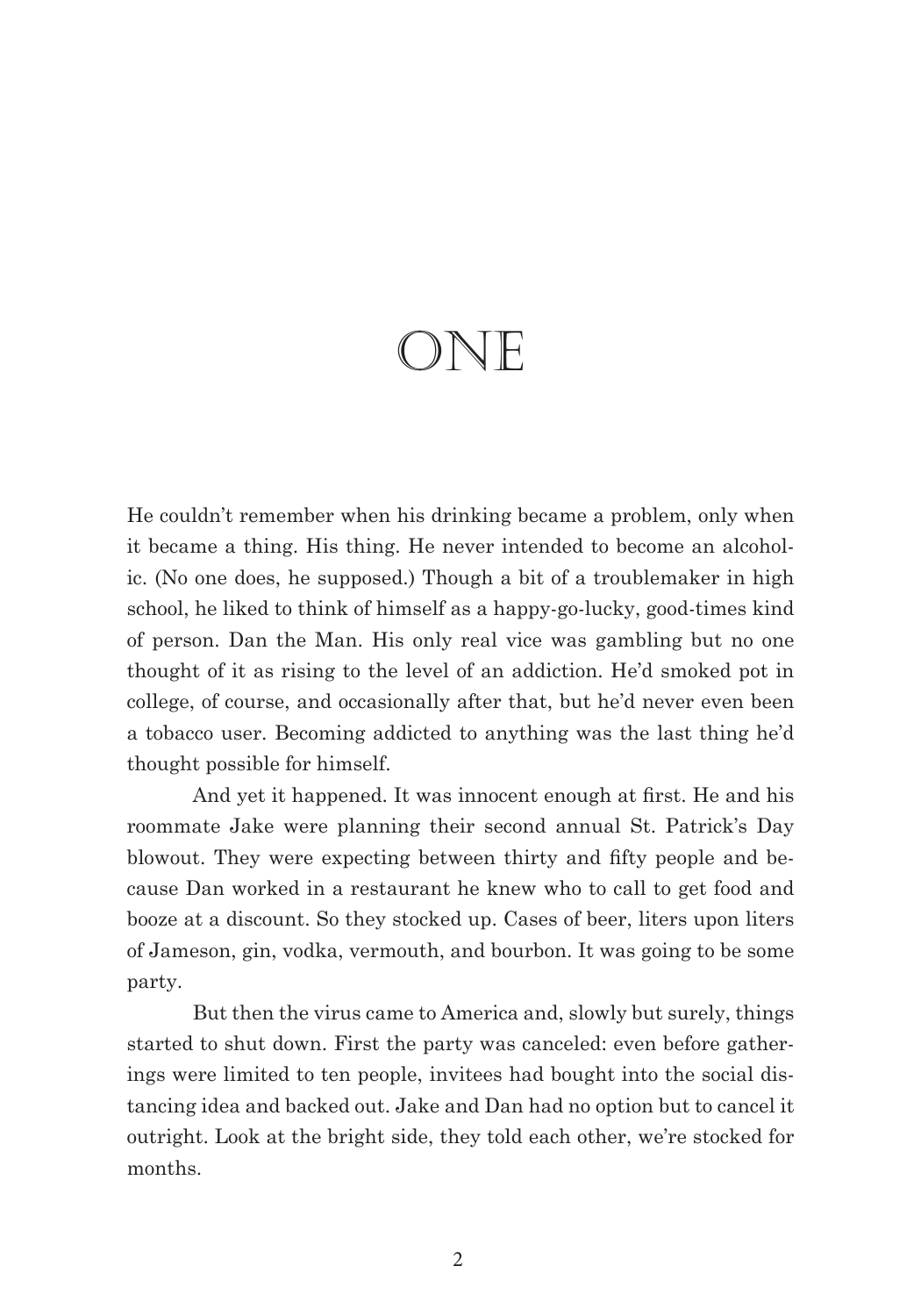Before they could put a dent in their inventory, however, Jake's mother got very sick, so he left town to be closer to her. He took a couple of bottles with him, assuming he'd be back before too long. In fact, though, his mother, who'd contracted pneumonia on top of her chronic emphysema, didn't last too long herself. Because there were things to take care of, and family to attend to, Jake decided to stay, leaving Dan on his own.

Soon the restaurant shut down, except for takeout and delivery. Dan was laid off. With time on his hands, no work to be done, no friends to socialize with, he began to tackle his store of alcohol. Out of pure boredom, he drank. Because there were too many hours in a day, he drank. He was alone, so he drank. Before long, the bottles standing in the corner of the living room became a challenge to him, as if he were a bowler and they were pins to knock down. So came his new routine: gin and tonics for breakfast, whiskey sours for lunch, martinis for dinner. When the mixers ran out, he didn't replace them. He could still go to the grocery store and he did (once the party food ran out), but to conserve his money he decided it was more cost-effective to drink his alcohol neat.

As the quarantine went on, so did his drinking. Eventually, he needed more just to get buzzed. He had trouble sleeping and thought a belt before bed would help. It simply became another of many drinking rituals for him, ways to mark different times of the day, ways to achieve a different reality from the hopeless, monotonous one into which he'd been thrown. He didn't have energy to clean the apartment, nor the will to clean himself. While a "new normal" settled on the world outside, Dan's new normal was simply being drunk all the time.

It was a warm day in mid-April when he decided that, just as a change of pace, he wouldn't drink for a day. And he found he couldn't. He didn't make much out of his failure, just told himself he would try again the next day. He couldn't do it then, either. That's when he first started to think he had a problem. That, and the fact that their months' worth of alcohol inventory was just about gone in fewer than four weeks. And it was consumed mostly by him.

By him alone.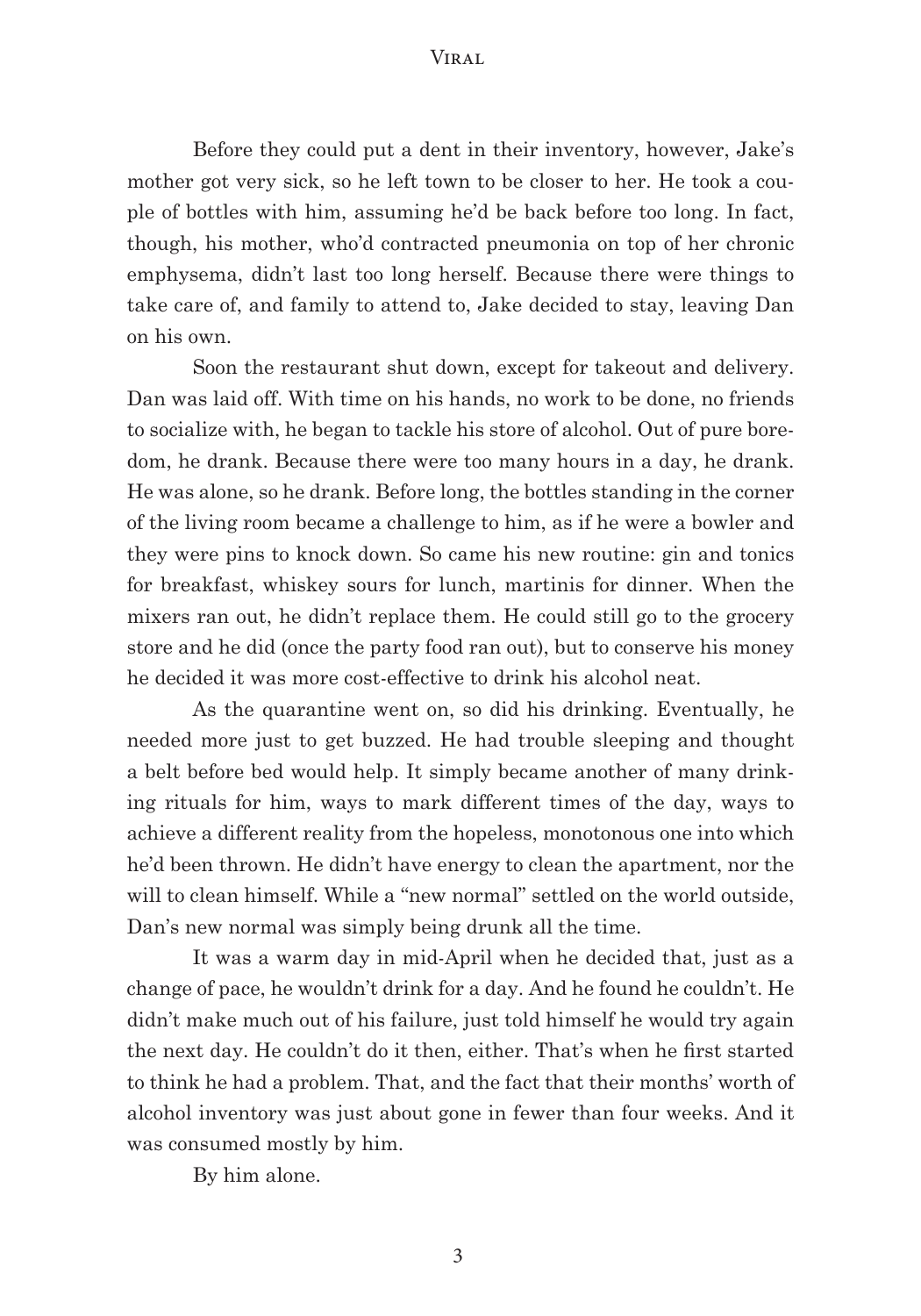## two

With all the hysteria around the virus, Simon had practically forgotten that he'd bought a lottery ticket. No one was talking about the Powerball jackpot anymore, although those who were habitual numbers players had noticed the total going up and up. It was now at \$175 million. Simon bought his ticket at the convenience store down the street while picking up a half-gallon of milk. He wasn't eager to join the panicked mobs at the supermarket. Living alone, he didn't need all that much. It was the morning after the drawing that Simon looked through his wallet to see if he had enough cash for the cheapest possible gas when he noticed the ticket folded in half within the billfold.

He went to his phone and looked up the numbers.

#### **3 19 34 36 43 50 8**

He couldn't believe it. A perfect match! He'd always wondered what it would feel like to hit the lottery. He figured he'd be screaming for days. But he had no oxygen in his lungs. He couldn't breathe. Couldn't make a sound, couldn't do anything but stare at his ticket, then the phone, then the ticket, then the phone. Then he dropped both and raced into the bathroom to throw up. He wondered if he would survive the sheer excitement. Somehow he got himself into the shower and tried to calm himself. *Who do I call? What do I do? And what do I do with the money?*

Yes, that last question really was the kicker. As it turned out,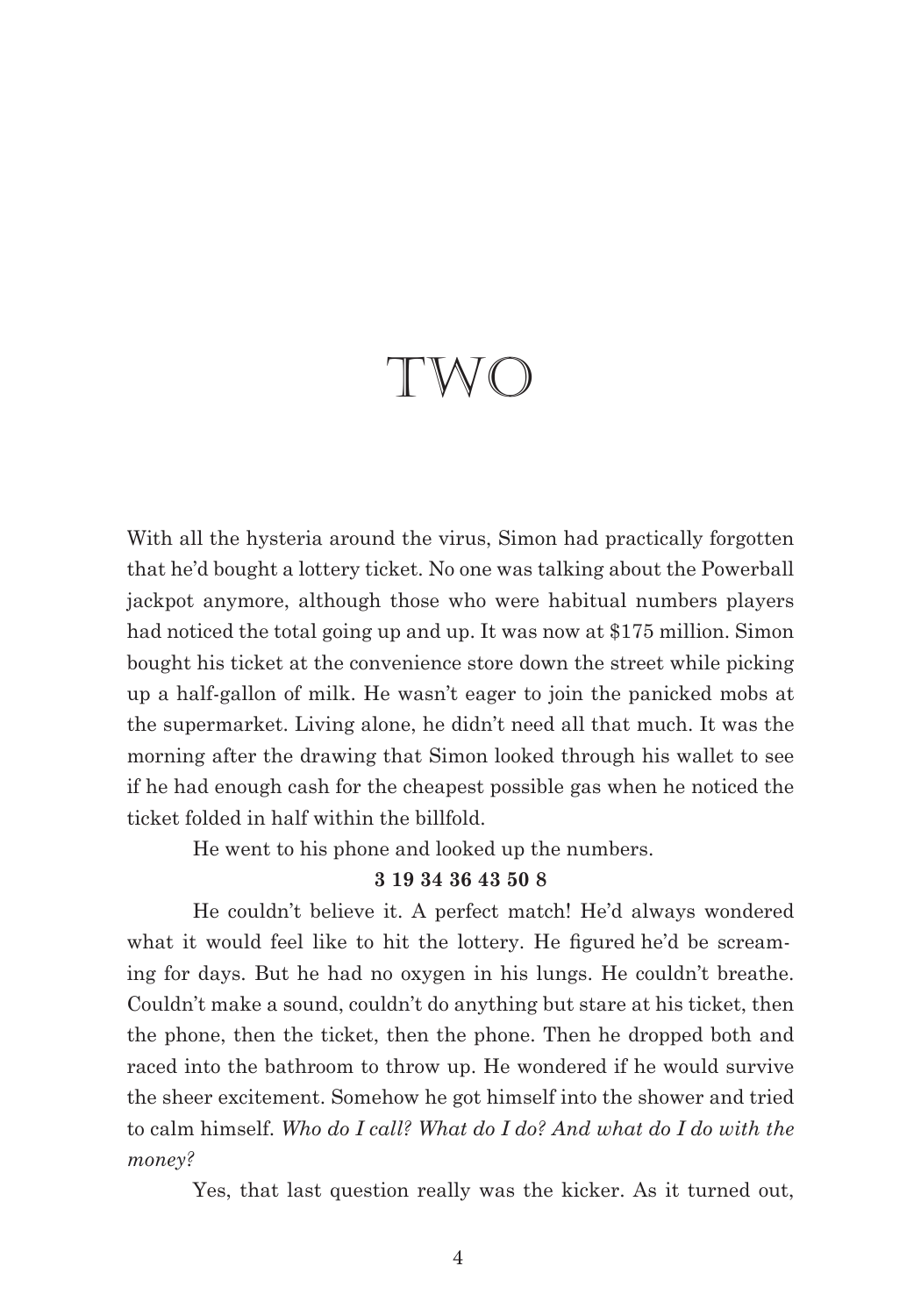because of the virus, there would be no press conference, no photo opportunity with a giant rectangular check, just some digital forms to process and the money was wired into his bank account. That was great. But at the same time, there were no vacations to go on, no trips, no airplane flights, no cruises. No restaurants to eat in, to treat people in, no rounds at the bar to buy for everyone. No big shopping excursions. There were no houses or cars he particularly wanted to buy at this time.

So he mostly stayed at home. Stayed in his apartment, paid the rent without any worries, had takeout every single night (like before, but this time leaving big tips), and wondered when winning the lottery would be as exciting as it had been that moment he learned he had won.

*How can a millionaire be bored?* he asked himself. He wondered if all millionaires are bored. *Maybe that's why they buy so much ridiculous stuff. Because what else are they going to do? That's probably why millionaires hang out with other millionaires, because who else understands the struggle of having more money than you know what do with?*

As for Simon's newfound wealth, taxes consumed about half of the \$175 million but there was still plenty left. He didn't worry about that. When he could, he reasoned, he would meet with a financial advisor and invest a good chunk of that money so he'd be set up for life. But not know, not with the stock market tanking day after day. Yes, he'd wait. He'd sit in his apartment and wait.

*This would certainly be a good time to be dating,* he thought. Not that he was actively looking for someone, but he imagined that lottery winners who are single have a somewhat easier time meeting people than those living, as he had for many years, paycheck to paycheck. He certainly didn't want to be anyone's sugar daddy, but imagine being able to offer a weekend in Aruba as a second date! And yet social distancing was putting the kibosh on social meetups. That was an activity for another day. For now, Simon's big expenditure was buying the most expensive cable package for his television. At least now he could watch everything he'd always wanted to see.

But all the same, with all his millions in the bank, it was just he himself sitting on the couch watching the tube. Just him alone.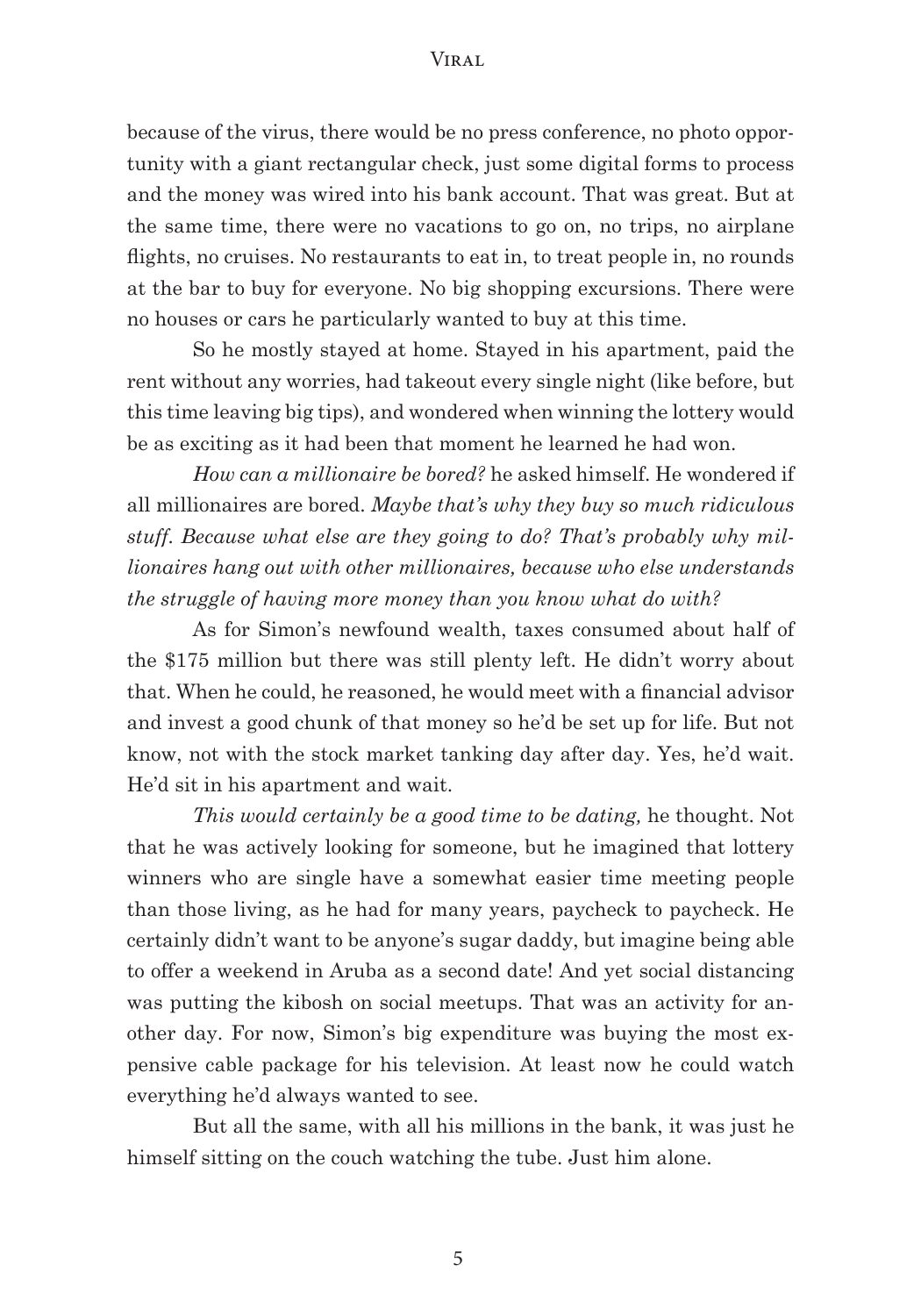## THREE

Jake's mother, Agnes, was seventy-eight years old when she died. She was in the hospital and while her diagnosis was pneumonia, universal precautions required she be isolated and treated as if she had COVID-19.

As a result, Jake and the rest of his family were not allowed so much as to visit her in the hospital. The sadness and tension were a heavy blanket around them, though providing no warmth. His father, Ted, four years his wife's senior, was tested and found, like Agnes, not to have the coronavirus. Relief. Still, because of his age and Agnes' condition, he was required to stay home and because Jake had been out and about the last few weeks, he was prohibited from being in physical proximity with his father as well.

This only added to Jake's anxiety, but the important thing was to keep his father from becoming a statistic. Ted was not even allowed to attend his wife's funeral, which, by the governor's order, was limited to ten mourners. Fewer overall tears were shed at the small service, but they flowed freely all the same.

If his mother hadn't been so seriously ill, Jake likely would have returned to the apartment he shared with Dan. But now there were things to be done. His father would need meals and medications delivered to him. Agnes died within a week of being admitted to the hospital and though Jake was not permitted to visit her, he called her every day and served as the family's liaison with friends, neighbors, and other relatives. Jake felt useful. But alone.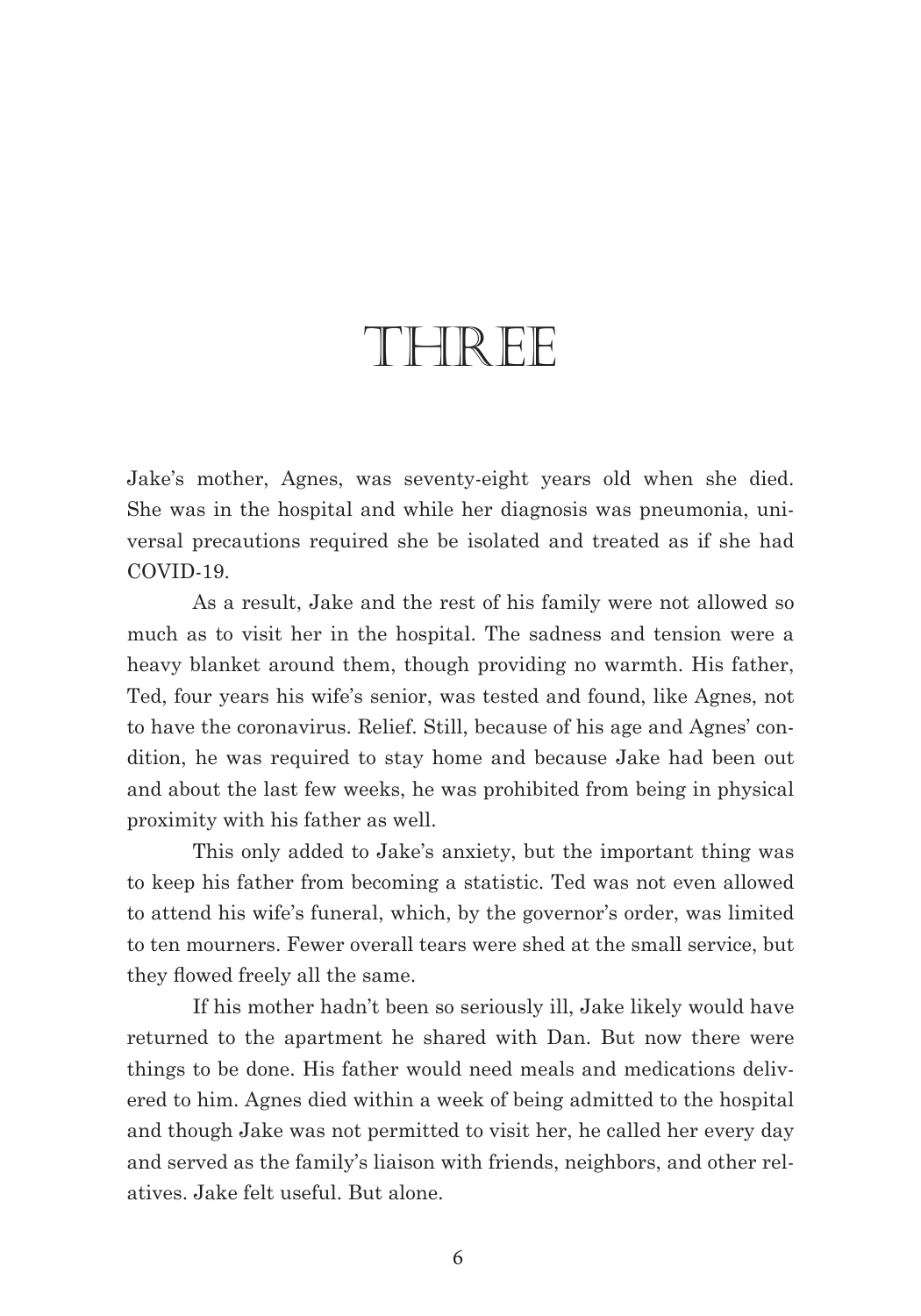He didn't call Dan; they weren't really close friends after all. It was Dan's apartment originally and when his first roommate left, he posted a flyer in the local laundromat. Jake tore off the phone number and became Dan's second roommate.

They bonded over sports and partying but in the fourteen months they lived together, they never really got to know each other well. Jake was more active, more inclined to bike a few miles or go camping with friends. Dan was more of a homebody, preferring to Uber to a destination only a mile down the road rather than walk it. They got along fine but in the midst of a family crisis, Jake didn't feel like it would be productive or essential to be in close contact with him.

When rent came due, however, he showed up at the apartment to drop off a check and get more clothes. He couldn't believe how bad the place looked and smelled – or how bad Dan looked and smelled. He didn't stay to ask questions, just got his stuff and went back to be with his family. He had his own worries to deal with. Dan's issues would have to stay Dan's issues.

The trip back and forth was forty-five minutes with no traffic. It usually took that plus half as much longer but with so many people staying home, the ride was a breeze. It gave Jake time and space to think about what to do. He was currently staying with his sister, Betsy, who lived just about a mile and a half from their father. She made up a space in their finished basement for him, telling her two young children that it would be their uncle's private room for a while. It was a good place for him to be when their mother died. Near family, as it should be.

But now that Agnes was gone, Jake and Betsy worried about their father being alone. They had been married for fifty-three years. The space on the bed next to where Ted had lain for so long would always be cold. It was decided that they would wait two weeks and if everybody was healthy and asymptomatic, Jake would move in and help to take care of him.

It was a good plan. The family would be together with reasonable precautions taken, and while they rode out the crisis no one would have to be alone.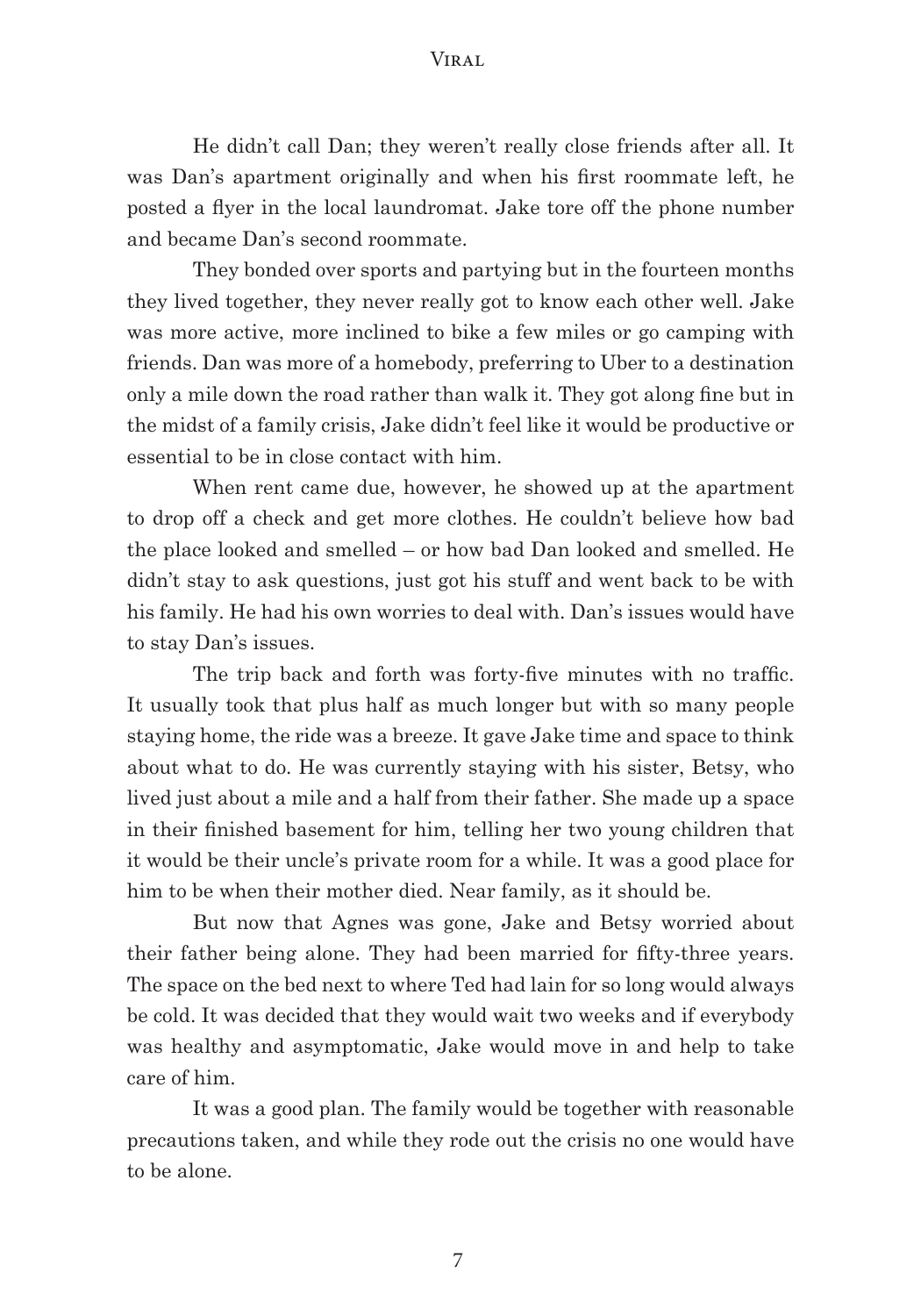# Four

Sylvia called her son, ostensibly to check on how he was doing with "all this crap going on," as she was wont to say. But she also had an important request, one she would have preferred to make in person. Of course, that was no longer possible because of the aforementioned crap. It was a sensitive matter and she didn't want to upset him, but sometimes family is the only solution to a family problem.

Especially with all of this crap going on.

"Hello?"

l

"Hi Simon. How are you?"

"I'm fine, mom. How are you holding up?"

"Oh, I'm fine. Just a little bored, ha ha."

"I know what you mean. It's hard to just sit around doing nothing day after day. Do you need anything?"

"Well…yes, I do. Not for myself, dear. But…"

"Yeah? What is it?

"I need to ask you a favor."

"Sure, mom. What do you want?

"Well, like I said, it's not for me."

"Mom, just tell me."

She sighed before continuing.

"OK. So, you know your cousin Danny…"

"Oh, Christ."

"Now just hear me out, please. I know you two have had your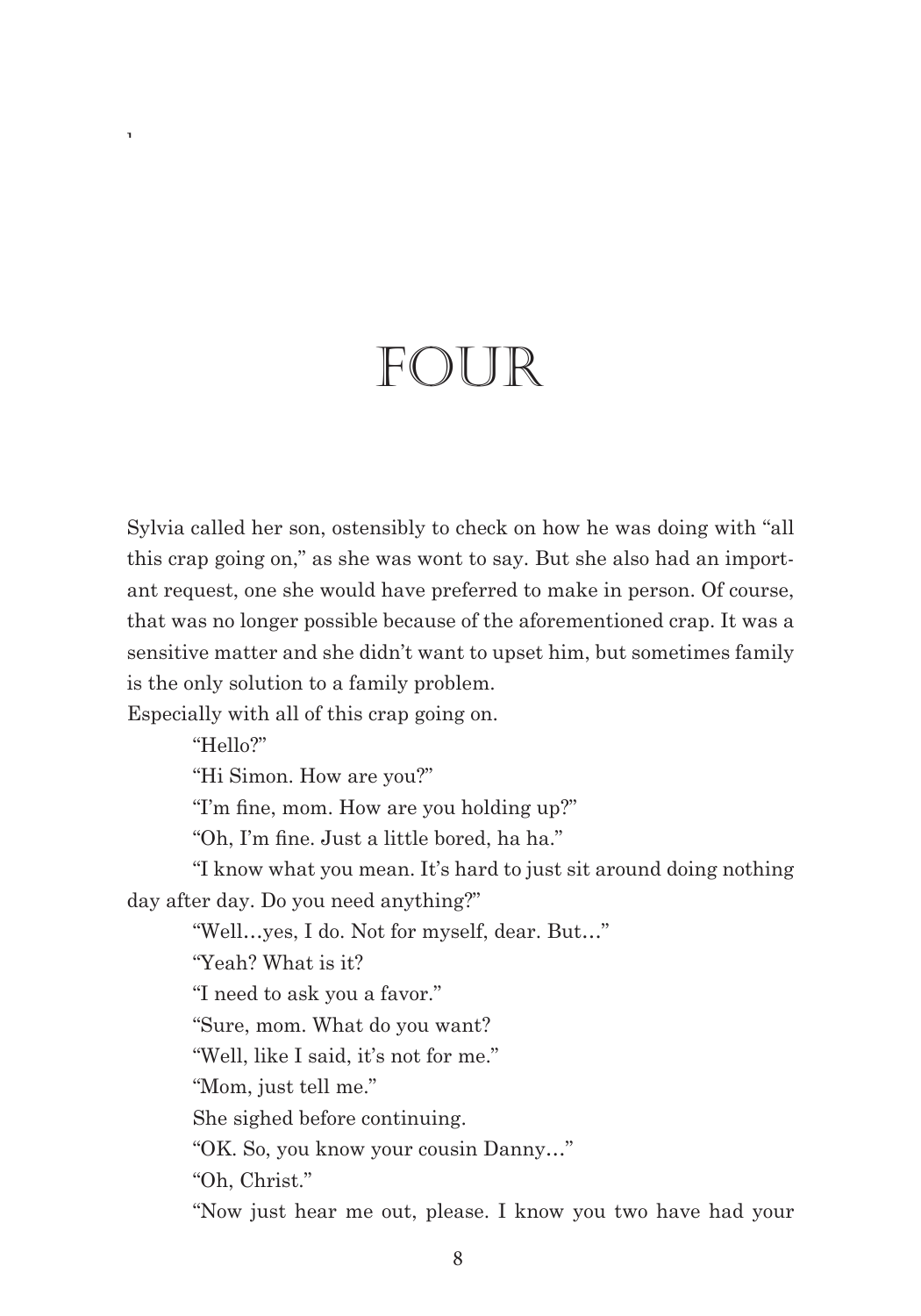#### VIR AL

issues in the past."

"He still owes me \$500 from that stupid Super Bowl bet four years ago."

"Maybe so, but do you really need \$500 now?"

"No, of course not, mom, but it's the principle of the thing."

"Well, I don't care. His mother called me and she's absolutely frantic."

Frantic was Aunt Bev's typical response to any kind of bad news.

"Why, what's he done now?"

Another sigh, and an elongated pause.

"Mom?"

"Danny has a drinking problem."

"I'm not surprised."

"Simon, this is serious!"

"OK, fine, he has a drinking problem. That's a shame. It's just that he has nothing else going on, he never shows any initiative, I'm sure he just parties all the time so I'm not surprised, that's all. But what does this have to do with me?"

"He needs to be in rehab but he has no health insurance and they're being careful who they admit these days because of all this virus crap going on. He needs to be able to show he can pay out of pocket."

"So he needs my money. Again."

"*We* need your money, Simon! This is your family! This is what we do in times of trouble."

Simon's turn to sigh and pause.

"OK. OK, fine, I'll finance his rehab. What do I have to do?"

"I'm not sure, but I'll tell Bev. You probably have to fill out some forms and maybe make a payment in advance."

"OK."

"So you'll do it?"

"I said I would, mom. Anything else?"

"No, sweetheart. Thank you so much. This is a mitzvah."

"Yeah, no problem. OK, mom, I'll talk to you later. Love you."

"I love you, too, Simon. Stay safe."

"You, too. Bye."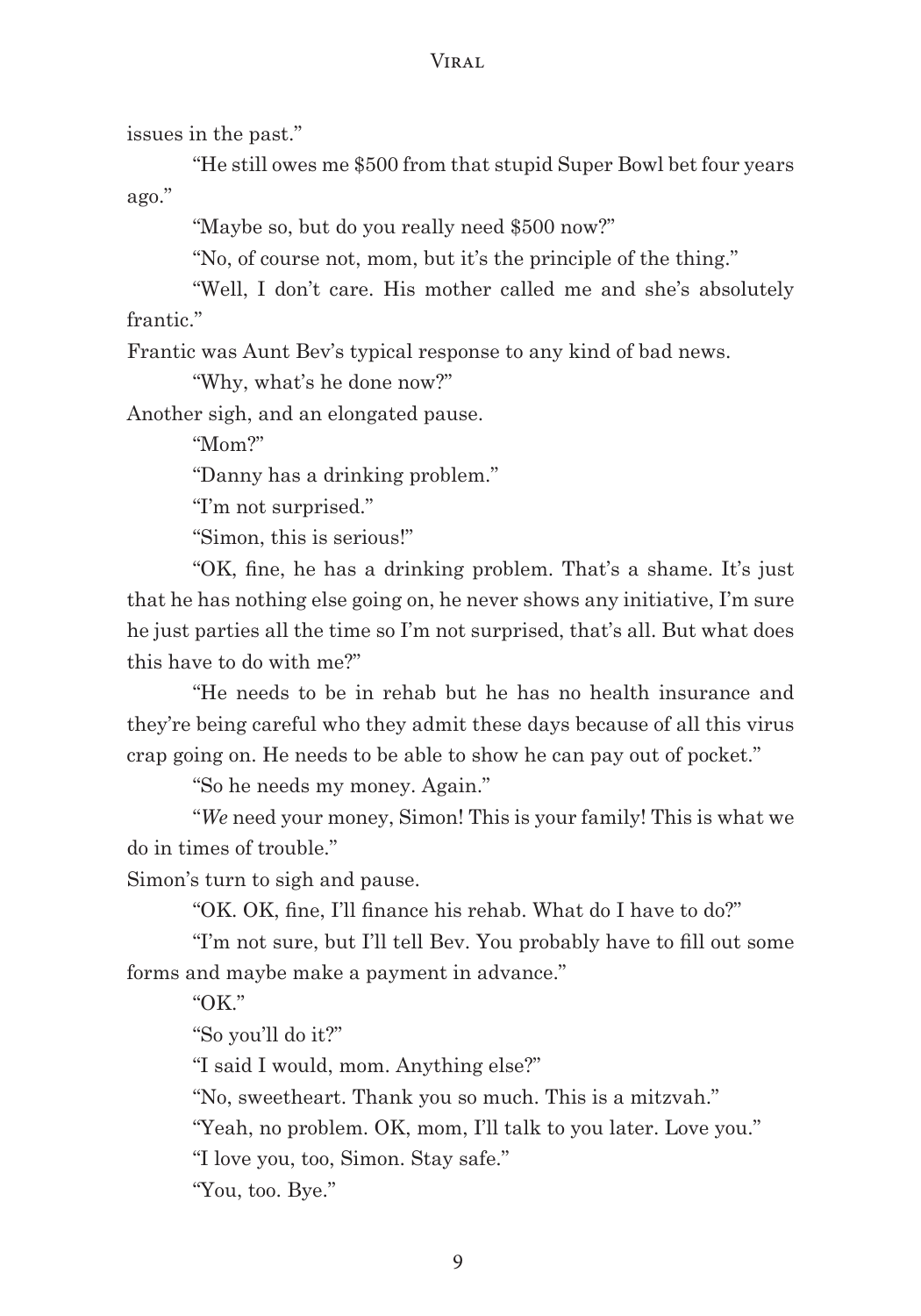## Jason M. Rubin

*That stupid son of a bitch!* Simon fumed. He and Dan had been close when they were younger, but around the age of twelve they took different paths: Simon the more studious and serious, Dan the more misdirected and mischievous. Now that they were in their late twenties, it seemed not at all surprising that Simon was a millionaire and Dan an alcoholic. Yet in spite of his personal feelings, Simon was intelligent enough to know it wasn't that simple. He didn't earn that lottery jackpot, it was just dumb luck. And as for Dan, well, his father (Sylvia's brother) had been an alcoholic as well. He died when Dan was only three.

Ultimately, he guessed his mother was right. This is what families do. And since there wasn't much else he could do with his newfound wealth right now, maybe this was the reason he won it in the first place. He could actually save a life while sitting in his apartment. All he had to do was call his bank and wire the money to the hospital. Hardly any effort at all. And so he did it. With the phone in one hand and the cable remote in the other, he wired the money. Then he went back to bingeing programs, just him alone.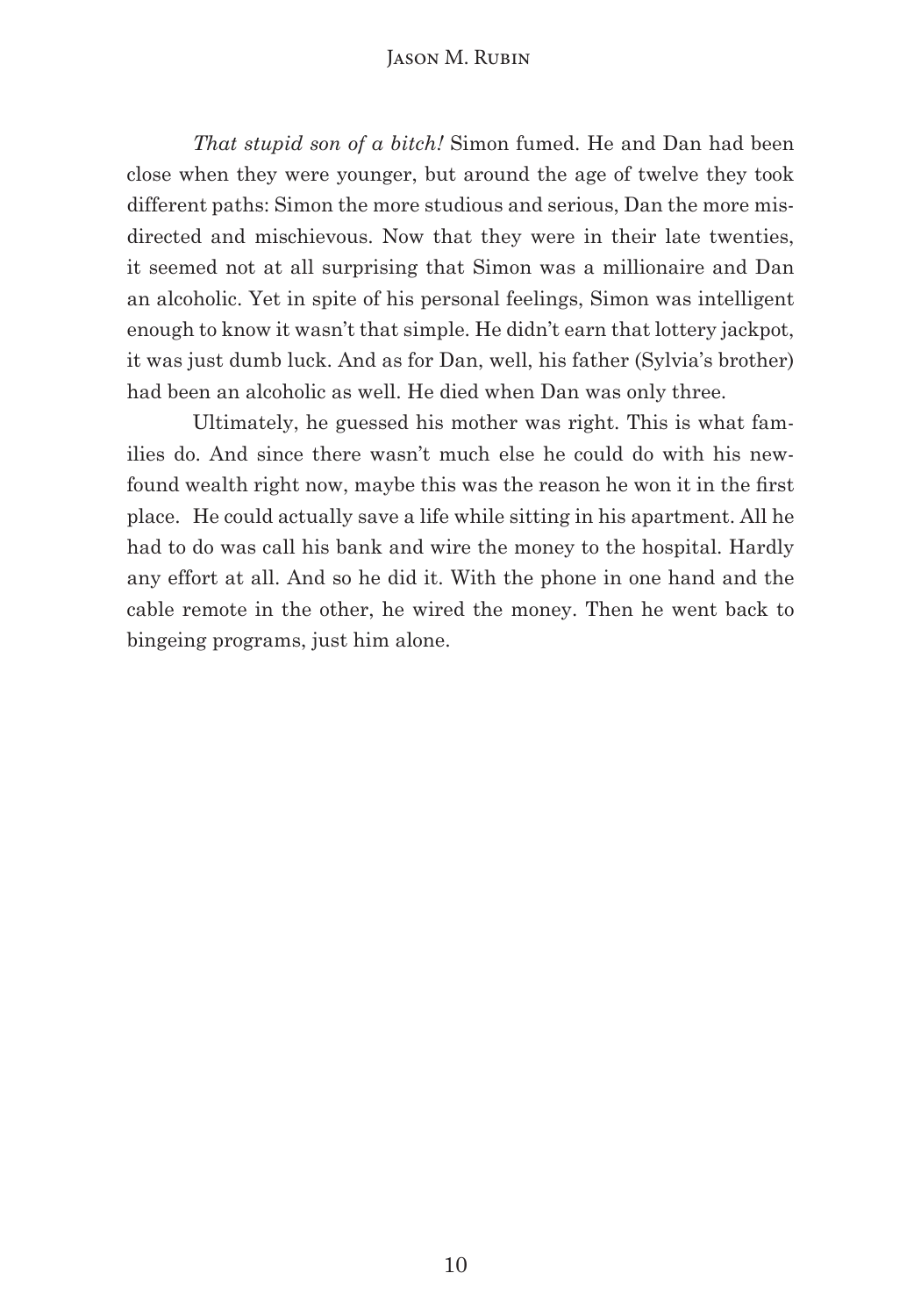# FIVE

It was four months later. A whole season had pretty much come and gone. People were told they could go out again, go back to work. Gatherings were allowed. People could visit the sick. People could even get sick without a whole lot of worry. Seasonal allergies. Colds. Minor ailments never seemed so minor before. People were kinder. No longer was a stranger assumed to be an infected, contagious carrier of serious illness. The virus hadn't been defeated, but it was in check. Tests were plentiful. Treatments were available. Within a year, a vaccine was expected that would make it rarer and far less deadly.

Dan came home (Simon having paid the rent in his absence). His mother was thrilled. Jake came back. His father was well and not in so much danger. Together, they cleaned up the apartment and got back to their lives. Dan was offered his job back at the restaurant but he didn't want to work in a place that served alcohol. He decided to take a job at a clothing store in the mall, one with a management trainee program that he planned to opt into. Jake understood that the apartment would be dry. He had no trouble with that. He decided to enroll in an evening program to earn teaching credentials, while working at an afterschool program in which he could tutor young students.

Sylvia and Bev wanted to throw a welcome home party for Dan but Dan didn't want one. He wanted to take a low-key approach to his life and it didn't seem proper to celebrate his getting back to it. He was lucky, he knew that. He just wanted to move forward. Part of that was thanking Simon. He wasn't sure the best way. A phone call? A letter? He decided on a letter. It was easier and he could say what he wanted to say without fear that Simon might hang up on him at any time. So he took paper and pen, and went at it.

## *Simon:*

*I know I still owe you money from that old bet. Don't think I never remem-*